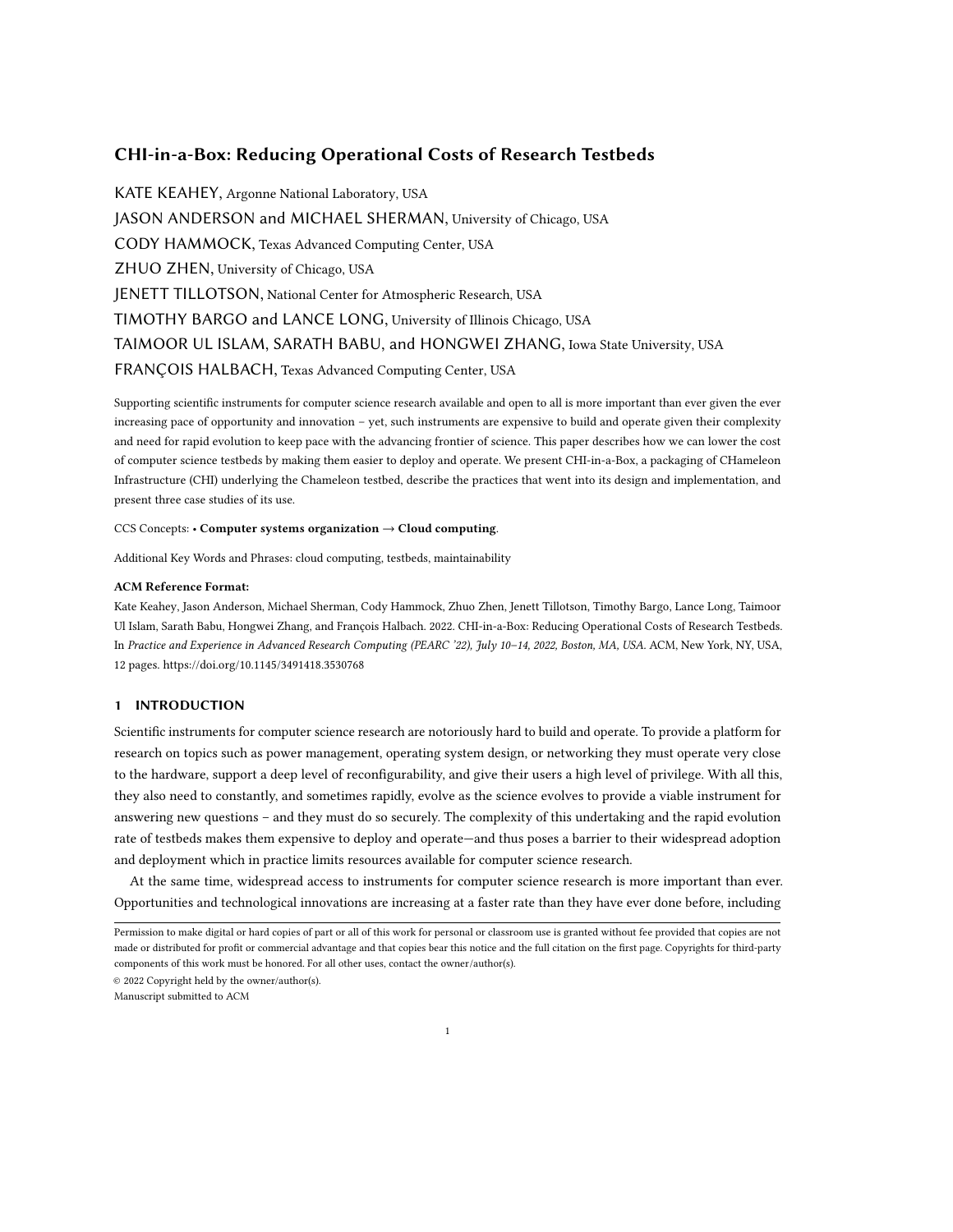topics in composable hardware, programmable networking, and machine learning to name just a few. It is important that we keep pace in addressing them by bringing to bear the full collective talent and experience of the research community —and this entails access to experimental platforms that are not only broad in their capabilities but also broadly accessible. General access to a shared experimental platform can also encourage the development and sharing of community digital artifacts such as e.g., electronic teaching materials, and encourage repeating or reproducing experiments by removing the resource availability barrier [\[18\]](#page-11-1). This raises the following questions: Can we make computer science research testbeds more available by lowering their cost? Can we capture the advanced capabilities, challenging operations, and steep evolution curve of such testbeds in a way comparable to a mainstream, "shrinkwrapped" infrastructure? How close can we get to this rough goal and what are the strategies that allow us to do so in a cost-effective manner?

This paper describes a research testbed infrastructure distribution based on our experience of operating Chameleon [\[20\]](#page-11-2), a primarily bare metal reconfigurable research testbed for edge to cloud experimentation. Since its public availability in July 2015, Chameleon has supported 6,000+ users working on 800+ projects giving us runway and scale to understand and address the challenges connected to operating research infrastructure sites. The resulting insight, expressed as the CHI-in-a-Box testbed distribution created to facilitate and streamline the deployment and operation of Chameleon sites, employs a number of strategies including hub and spoke management, containerization, and automated inventory management to enable Bring Your Own Device (BYOD) composable infrastructure pattern, to combat complexity, minimize risk, and streamline effort involved in research infrastructure deployment and operation. We articulate the sources of complexity and cost in deploying and operating a research testbed, present the CHI-in-a-Box design, and describe three case studies or CHI-in-a-Box deployments ranging from a supercomputing center to smaller-scale university labs, evaluated by personnel with broad experience level ranging from a senior systems engineer with many years of experience to an undergraduate student.

## 2 CHAMELEON INFRASTRUCUTRE (CHI): WHAT'S IN THE BOX?

Chameleon is an NSF-funded distributed testbed that supports computer science research, education, and emergent applications [\[9\]](#page-11-3). Our users' projects range from research on power management, operating systems and networking, to data science, machine learning, and security. To cover the broadest possible range of experimental requirements, most Chameleon resources are presented as a reconfigurable bare-metal cloud, giving users full control of the software stack including root privileges, the ability to customize the kernel, or experiment with software defined networking. A small part of the system is configured as a virtualized KVM cloud to balance the cost of strong isolation essential for some projects, with finer-grained sharing provided by virtualization sufficient for others [\[20\]](#page-11-2). Most recently, to support experimentation on edge devices, Chameleon added an edge testbed, CHI@Edge [\[19\]](#page-11-4), with reconfiguration based on container deployment. The system thus supports multiple *flavors*: bare metal reconfiguration, VM deployment, and container deployment (for edge); although not all features are available in each flavor, all support API interfaces that allows them to connect to the same central services.

The core components of CHI (pronounced as "chee") have been described in detail in [\[22\]](#page-11-5). Briefly, users can allocate resources either on-demand or by making an advance reservation using a combination of OpenStack [\[14\]](#page-11-6) Nova and Blazar services, the latter developed with significant contributions from the Chameleon team. The allocated resources can range across nodes, networks, and IP addresses [\[21\]](#page-11-7) and are treated as non-fungible entities since many of our users want to allocate a specific resource in order to control for variability [\[20\]](#page-11-2). Once resources are allocated, bare-metal reconfiguration allows users to deploy their experiments as close as possible to physical configuration using OpenStack Ironic; users can use one of the bare metal images supported by the Chameleon team, or configure their own and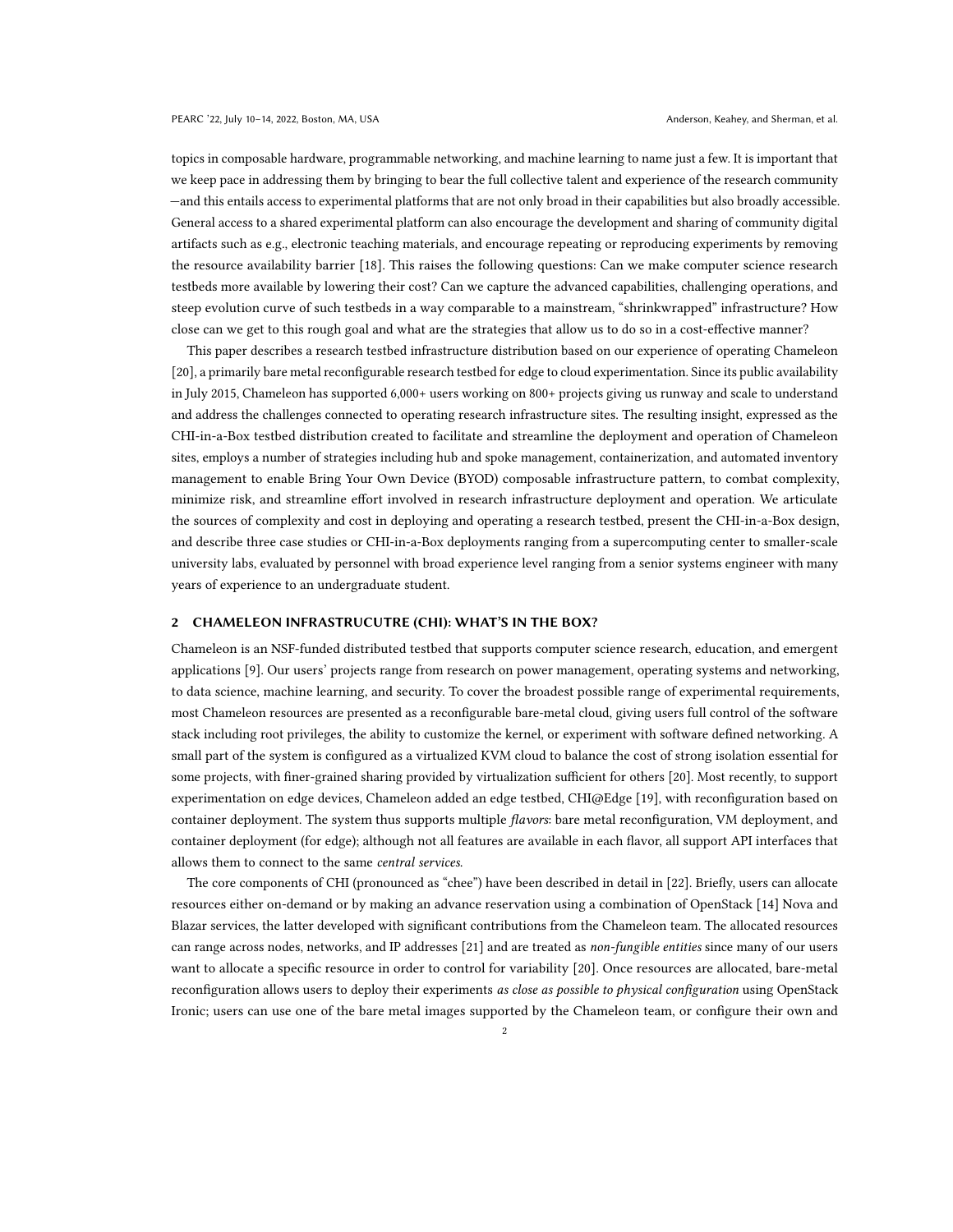#### CHI-in-a-Box: Reducing Operational Costs of Research Testbeds PEARC '22, July 10–14, 2022, Boston, MA, USA



Fig. 1. CHI-in-a-Box services and relationships. The items in green denote additional services contributed by Chameleon, or services with significant capabilities not available upstream.

snapshot it using a Chameleon-provided tool. Users can also configure network slices using the ExoGENI [\[4\]](#page-10-0) libraries (to be subsumed by FABRIC [\[3\]](#page-10-1) integration soon) integrated with Chameleon, or Bring Your Own Controller (BYOC) [\[8\]](#page-11-8) functionality to experiment with software-defined networking. Configuration of complex experiment topologies such as virtual clusters or distributed networking experiments is supported through programmable interfaces: OpenStack Heat, or by the python-chi library [\[30\]](#page-11-9) available via JupyterHub [\[1\]](#page-10-2) integrated with the testbed.

<span id="page-2-0"></span>Similar to many other projects, Chameleon provides central user services. They include *authentication via federated* identity using Globus Auth [\[2,](#page-10-3) [33\]](#page-11-10); the user portal which provides a central management interface for a user's profile information; resource discovery via a browseable catalogue aggregating fine-grained information about hardware available on individual sites; *availability calendar*, where users can see the availability of specific hardware at different times and locations. In addition, we provide a shared Jupyter environment that facilitates testbed access and can be used to package repeatable experiments [\[1\]](#page-10-2), Trovi [\[32\]](#page-11-11), a central repository of experiment notebooks and accompanying data and scripts where users can share and discover packaged experiments, and the Chameleon Daypass [\[26\]](#page-11-12) that provides short-term access to the testbed for reproducibility purposes.

Unlike traditional research testbeds, Chameleon builds on a mainstream open source cloud system (OpenStack) rather than a custom implementation. This has a range of practical benefits including familiar interfaces for both users and operators, workforce development opportunity, compatibility with mainstream tools which facilitates portability to other clouds [\[27\]](#page-11-13), the ability to leverage contributions of a large development community—as well as multiplying our impact by contributing to a widely used infrastructure ourselves. At the same time, OpenStack does not fully support our use case, necessitating reliance on tools developed by others—specifically, Grid5000 [\[5\]](#page-10-4), ExoGENI [\[4\]](#page-10-0), and the Jupyter projects – and development of our own. Among our own contributions, most notable are bare metal snapshotting (not available from the main OpenStack installation), the ability to authenticate via federated identity to all OpenStack services, more powerful instance customization (e.g., provisioning multiple SSH keys, also not available upstream), user-configurable OpenFlow Corsa switching for SDN (to be expanded to include P4), integration with Jupyter, and resource discovery services. We also made many modifications to OpenStack components themselves, in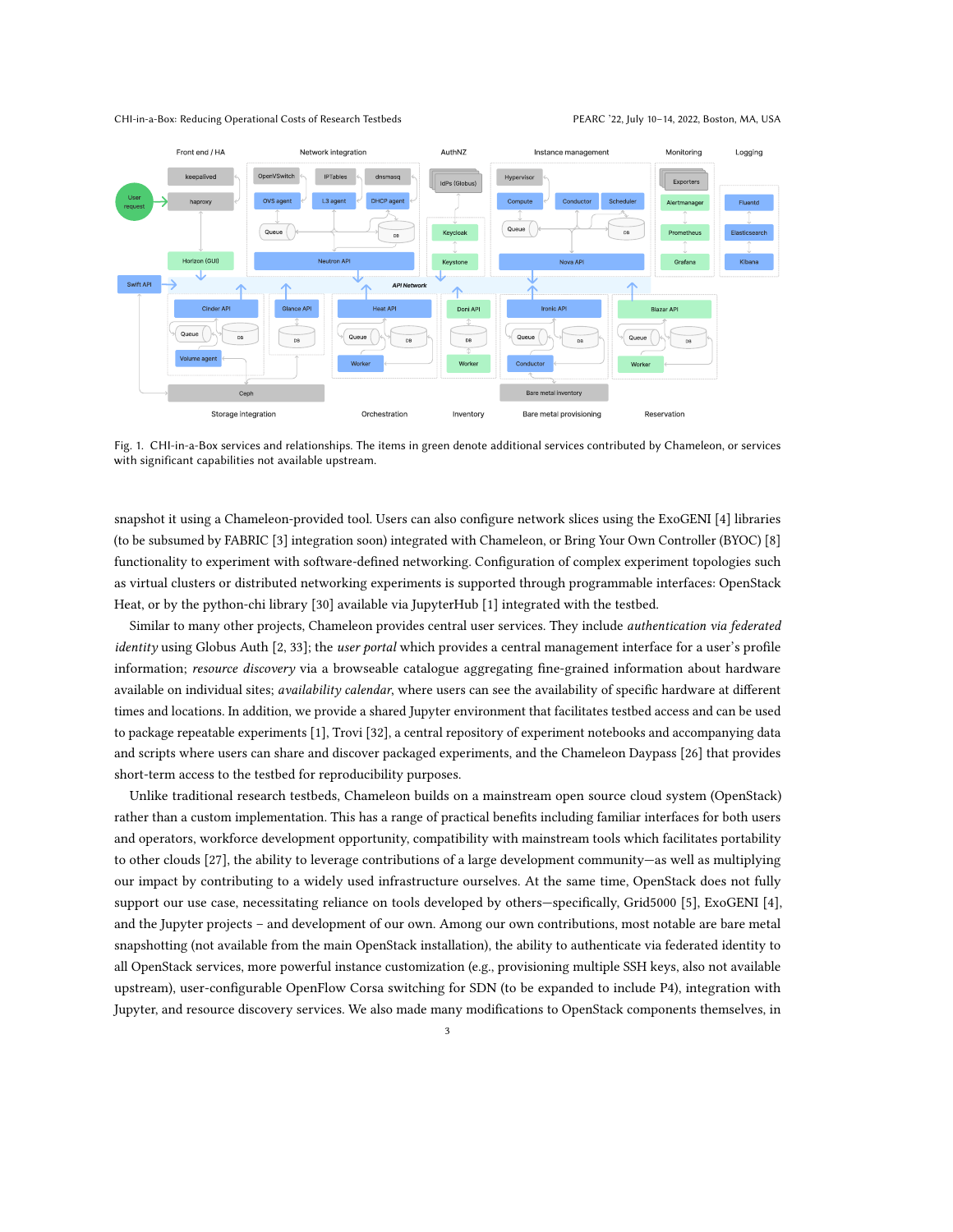particular, Blazar, i.e., the service for making and managing advance reservations, Keystone, Horizon, Zun and Neutron. At present, we estimate that CHI is comprised of roughly 50% OpenStack and 50% of other systems and our adaptations.

#### 3 COMPLEXITY AND COST

In its original implementation, Chameleon was deployed across two sites: the University of Chicago (UC) and the Texas Advanced Computing Center (TACC). While we wanted it to scale across more sites, this was not easy due to the complexity—and thus cost—that operating a testbed of this kind entails. One example of this complexity is networking: to deploy a user *instance* (bare metal node, VM, or container) the infrastructure has to dynamically connect it to potentially multiple networks; this relies on a range of features from physical network configuration to reliable infrastructure implementation to work in concert. Another is the correct management of security in a system where users get root permissions to instances they configure themselves; this means a large attack surface to protect and many attack types to defend against. Supporting bare-metal reconfiguration specifically increases the complexity even more as system operators cannot rely on an additional layer of abstraction that facilitates sandboxing and monitoring user actions. And while much of this complexity is inherent in any cloud infrastructure, a research cloud faces the additional challenge of rapid evolution, typically across the stack. Research clouds are thus operationally complex because they solve a complex problem; below we tease apart and describe in detail the dynamics of this complexity so that we may later illustrate how they are addressed by our packaging.

Operational complexity. Research testbeds entail managing many interconnected systems and services. For example, a control node of CHI typically hosts around 60 different services providing functions around network realization (DHCP, DNS, IPAM, NAT, VLAN provisioning), bare metal reconfiguration (iPXE, boot/power management, serial console proxy), and lifecycle management for all user-facing domains such as instances, security groups, subnets, SSH keys, disk images, etc., not to mention storage cluster systems to support user data persistence. Each of these services logs in a different way, has their own set of configuration options, and may need to be upgraded on a different schedule with conflicting dependencies between upgrades. Manually keeping track of it all across this many services requires broad knowledge, high qualifications, and makes understanding the state of the system at any given time difficult.

Mapping to a variety of site configurations. Since CHI operates as close as possible to physical configuration, the task of packaging and operating it on a variety of sites is challenging, as their physical configurations differ and are generally not designed with supporting computer science research in mind. In particular, not all sites can be configured to support all the features CHI provides: lack of specialized hardware (e.g., Corsa switches) and constraints on site network configurations are the most significant examples. This calls for packaging that not only supports a broad range of configurations and hardware, but can also allow operators to cleanly (i.e., without impacting other system components) "opt out" of supporting various CHI features. Further, site differences also have to be taken into account in operations so that configurations across sites can be consistent in some (project-wide) aspects, but divergent in others.

<span id="page-3-0"></span>End-User artifacts and support. In most academic systems, administrators maintain one configuration, and users port their applications to run on this configuration. This situation is inverted in the cloud world: while in principle users want to manage their own configurations, they also expect providers to create and maintain a range of "base" images supporting specialized hardware (e.g., CUDA images for GPU), or orchestration/profiles for complex deployments. For example, Chameleon maintains 20 base images and 3 complex appliances (images + orchestration templates), many of them across different CHI flavors. In addition, the operations team needs to constantly bridge the gap between what a typical user needs to know about system administration and what they actually know; this results in increased time for operations (e.g., preventing security incidents), support (fielding user questions), and user education.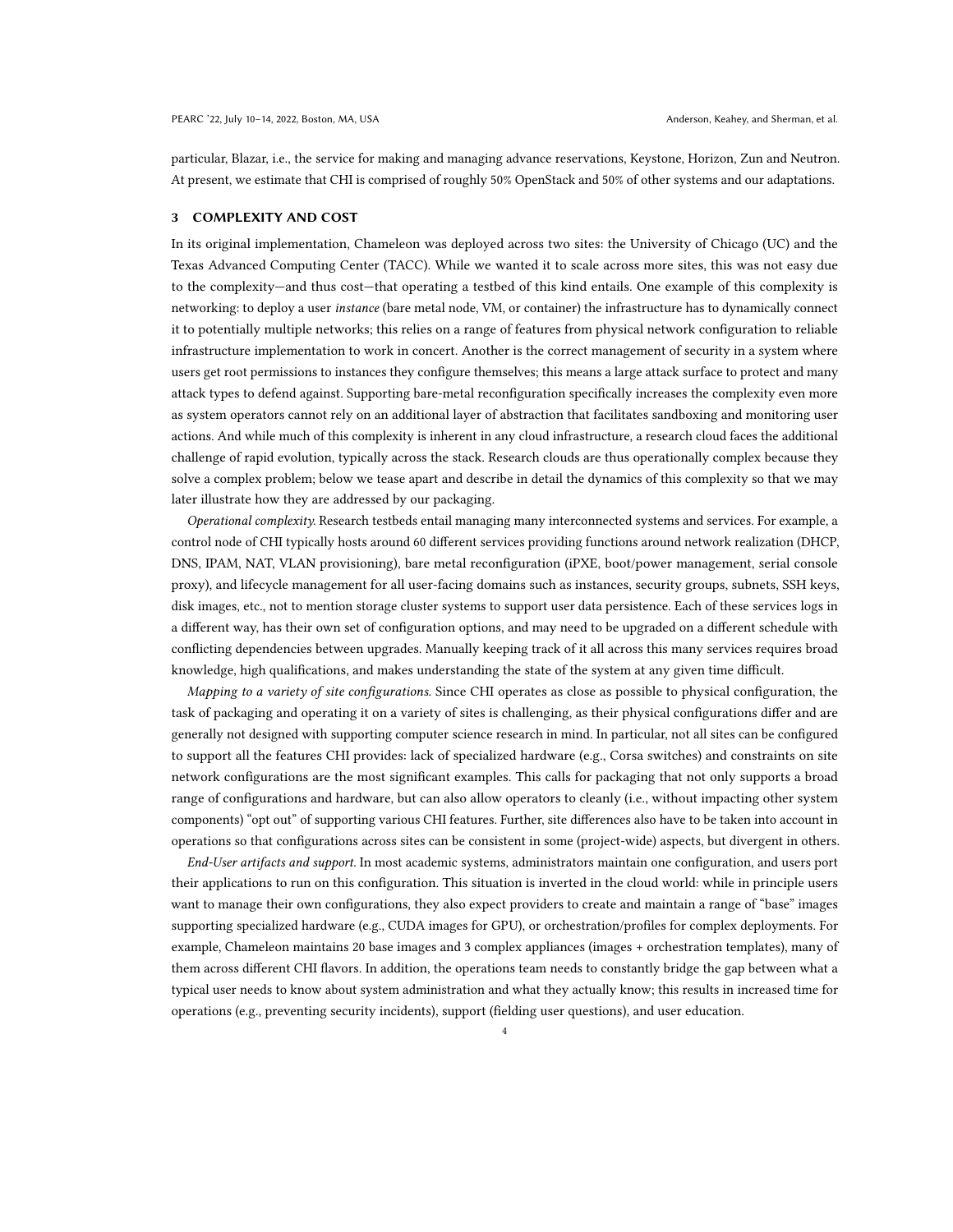Maturity. Having existed far less time, cloud computing is a less mature paradigm than e.g., HPC systems. Rapid rate of development implies less complete functionality at any given time and thus need for frequent upgrades (e.g., Ironic was not a part of OpenStack when Chameleon started), less stability in the system, and the need to frequently step in and fix or develop features our users need. Since the beginning of the project the UC team has spent 440 person-days contributing and reviewing OpenStack patches, 246 for Blazar alone [\[15\]](#page-11-14) (this does not include effort that goes into features not contributed due to the niche scope of our system). Added to that is the challenge of managing OpenStack upgrades, a task that involves reading changelogs for 10+ separate projects, understanding what breaking changes or new assumptions may exist, researching migration paths for deprecated configurations, backporting unavoidable custom patches, and updating default configurations. Thus, while basing Chameleon on a mainstream system saved us much effort, general lack of maturity in cloud systems still resulted in additional operational cost.

Evolution. Scientific instruments need to evolve as the science they support evolves [\[12\]](#page-11-15); thus, the last and largest challenge of is the keeping up with the rapid rate of feature evolution needed by our community. Over the lifetime of the project, we had to adapt the system to add support for new hardware types, new user-requested features, new types of experiments (e.g., in networking [\[8\]](#page-11-8)), and a whole new experimental domain in edge computing [\[19\]](#page-11-4). Discovering, designing, and implementing these adaptations and extensions requires not only deep and broad expertise and significant development effort; integrating them into the system such that its stability is preserved requires additional operational effort and processes. Even then, instabilities can manifest themselves due to the rate of evolution: one example is a bug in a third-party networking tool triggered by a routine and innocuous configuration change that resulted in a significant system instability and took a week of highly qualified effort to fix.

#### 4 CHI-IN-A-BOX DESIGN

These challenges meant that operating CHI became costly early in the project: even routine operations like OpenStack upgrades would require significant effort and high level of expertise including skills in security, networking, and development. This made the system particularly vulnerable to personnel rotation, adding another risk factor to an already challenging operation. Further, despite the best efforts of the team, the configuration on the two operating sites was constantly diverging; it was thus impossible to replicate problems across sites and meant that each site had to solve the same problems from first principles, effectively doubling our operational costs. Since this would of course limit our potential to scale to more sites, we adopted what initially was simply an internal packaging of OpenStack – and eventually grew into CHI-in-a-Box, i.e., packaging of all of site-specific CHI components (whether OpenStack or not) as well as its operations model. Ultimately, the objective of the system became to bring the cost of installing and operating the testbed to a lower bound of a non-experimental "shrinkwrapped system" (such as e.g., Ceph), i.e., make the operational burden of individual sites comparable to that of a stable technology.

With this basic CHI-in-a-Box shape in mind, we defined the following target use cases:

- (1) Chameleon associate sites, that join the Chameleon testbed, i.e., make their resources available to Chameleon users full time and leverage the central services and user support provided by the project.
- (2) Chameleon part-time associate sites, that are associate sites with inventory that can only be committed on a parttime basis by defining up-front availability windows. This requires support for adding and removing resources dynamically and programmatically via Bring Your Own Device (BYOD), a critical requirement for composable infrastructures.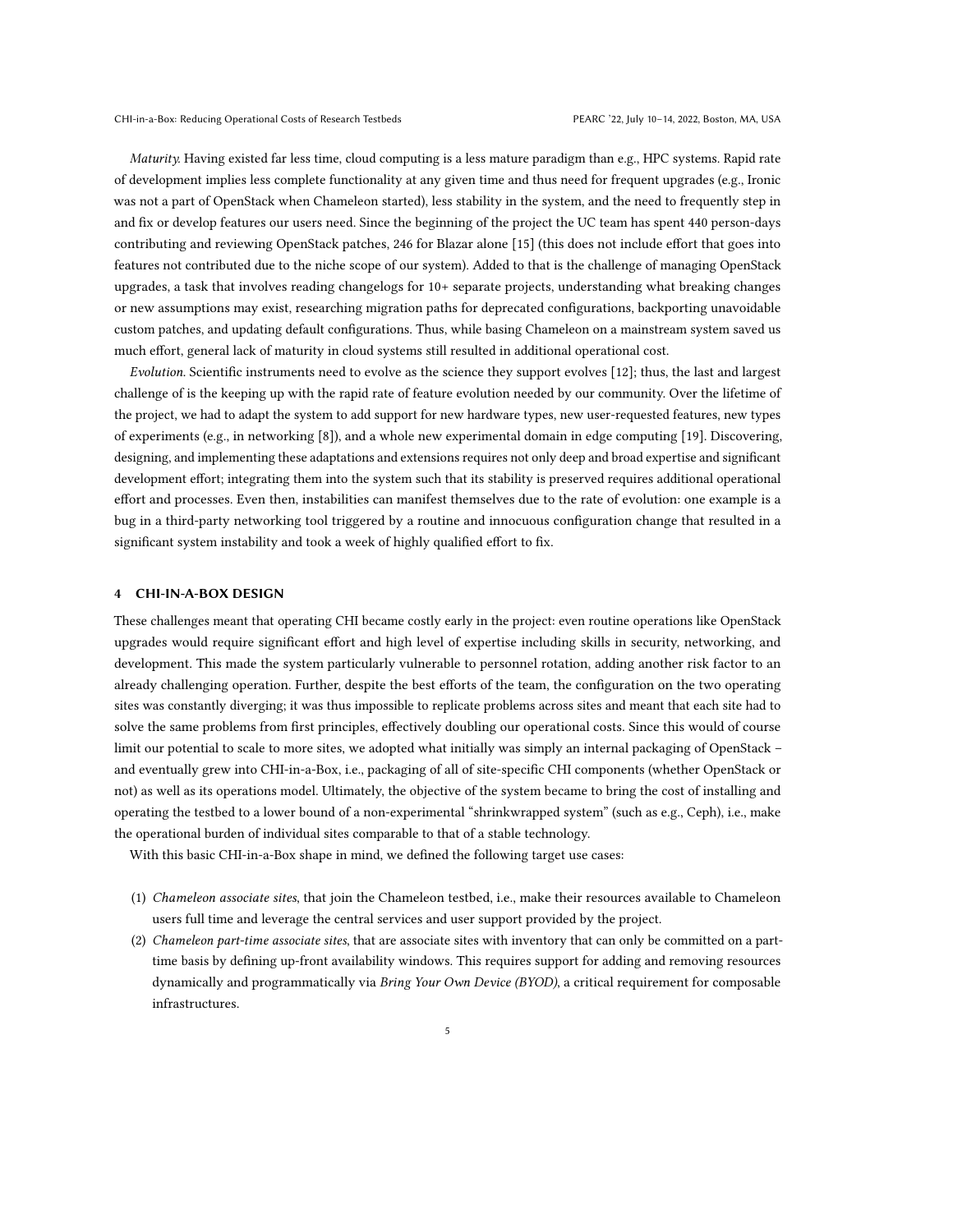(3) Independent testbeds, that configure new testbeds similar to Chameleon but unconnected to the project; they provide their own central user services and user support.

The most significant step in managing the challenges of an experimental testbed, was the adoption of a hub and spoke model in which one hub team (University of Chicago, in our case) takes on the responsibility for creating an internal release: integrates and tests OpenStack upgrades; develops, integrates, and tests any new experimental features; and then publishes them, along with documentation, site configurations, and relevant operational tools to a central location [\[10\]](#page-11-16) – the *spoke* sites then independently download and install the software. This approach gives site administrators full autonomy in administering their own site, while relieving them of the burden of much of the complexity associated with rapidly developing research infrastructure.

We take this principle one step further and apply it to site configuration management: we express a site configuration as code (called "site config") and manage it via version control system (VCS); this configuration is effectively an overlay that adapts the core CHI configuration to a site's specific requirements, preserving the mapping of CHI to the site as new features and upgrades are released. Site configs contain an association of hostnames to the roles they will play in the deployment, and a set of configuration options and toggles expressed as YAML, which override default values used when invoking the provisioning tooling to, e.g., deploy or reconfigure a given service. For example, the site's hostname and public and private IP addresses would be contained in this file, as that is different for each site. Secrets such as TLS certificate keys and passwords are securely stored within the site config in a separate YAML file encrypted with a per-site key; this allows those to be committed and stored under VCS as well, useful in disaster recovery scenarios. Site configs reduce the integration surface area significantly as they allow site operators to express their instantiation of CHI as succinctly as possible: this makes rollbacks easier, adds an audit trail to identify when a possible regression emerged, limits the amount of work necessary to adopt future releases and upgrades – yet provides flexibility when it is needed to accommodate idiosyncrasies in the host environment.

While adopting the hub and spoke approach does not in itself solve the complexity, maturity, and evolution challenges, it largely compartmentalizes them to one team at the cost of moderate additional effort of packaging; that cost is paid once and leveraged across many sites. To illustrate: it takes roughly one person month (assuming medium level of OpenStack experience) of core team development time to address all the challenges related to OpenStack upgrade described in Section [3](#page-3-0) and create a new CHI-in-a-Box distribution; applying it on a sites usually takes only roughly one day of time and requires only enough experience to ensure the process completed smoothly (i.e., understand how to find and read logs), assuming support provided by the hub team. The fact that UC both packages and installs/operates CHI-in-a-Box avoids the "ivory tower" problem, giving us insights into pain points and allowing us to test proposed changes for regressions in performance or reliability.

## 4.1 Packaging and Installation

To address the challenge of mapping to different site configurations, we designed most CHI capabilities to be optional. For example, stitching [\[8\]](#page-11-8) is only possible if the host environment has logical access to L2 stitchports, and isolated L2 networking can only be accomplished if CHI can manage switches on the network fabric: if either of these assumptions cannot be satisfied, these features are simply not available to users of the site. Each flavor of CHI deployment similarly has requirements on the underlying host infrastructure: for example, bare metal provisioning at minimum requires an out-of-band network due to reliance on IPMI/BMC while VM provisioning works best with some shared storage infrastructure (e.g., Ceph, NFS) and a stable number of nodes dedicated to running hypervisors.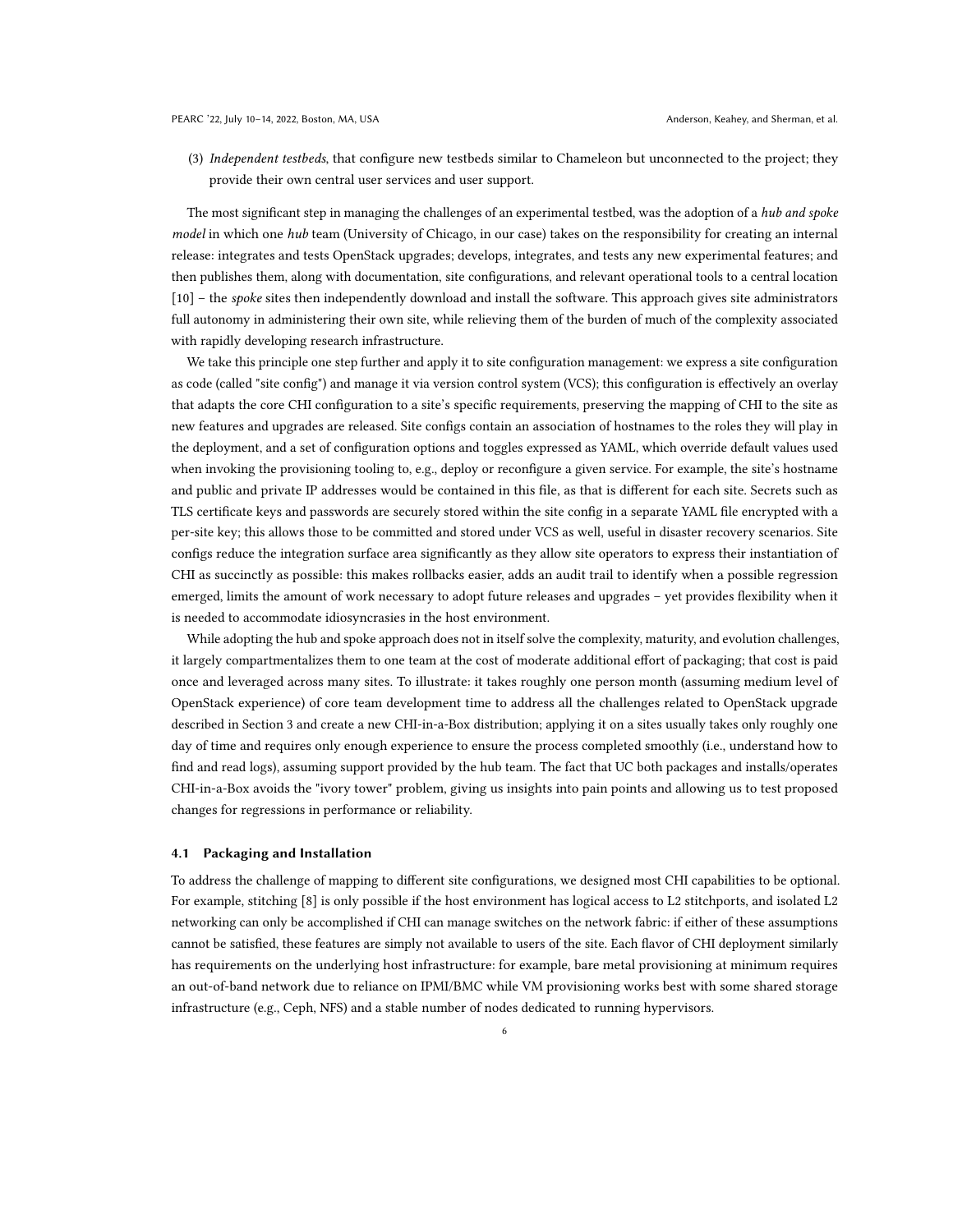To make navigating the intricacies of all of these combinations capable of clean separation, we took a two-pronged approach: first, we attempt to group functionality under coarse-grained configuration flags (e.g., "enable bare metal"), which then influences many other configuration options; secondly, we documented how to enable and configure each testbed capability separately, describing what the capability is, how it works, what its requirements are, how to enable it, and what further options for customization are available if desired. Combined, the two strategies give operators an "easy button" that can help get them started, and a springboard to more fine-tuning later.

#### 4.2 Managing Inventory

Managing inventory tends to be overlooked in mainstream clouds because it is seen as an infrequent operation; resources are seen as fungible so that inaccuracies in inventory management carry less penalty. In research testbeds on the other hand, resources are not only non-fungible [\[20\]](#page-11-2) but also versioned for reproducibility purposes so it is essential that resource information is up to date and consistent across all relevant infrastructure services including user-facing resource discovery and availability calendar. Small changes to the resources (e.g., disk or memory upgrades) need to be tracked and surfaced; failure to ensure this could lead our users to draw misleading conclusions when repeating experiments. Achieving a high level of accuracy and detail manually can be error-prone and onerous: it requires producing correct and detailed resource descriptions and consistently registering them with all the relevant infrastructure services, each requiring a different format. A reverse process takes place when retiring a node, not to mention the complexities of ensuring all services agree that a node is in maintenance (and thus not reservable/not in service) while an operator is fixing an issue. Finally, the requirement for BYOD support in our part-time associate site use case implies a composable system; this means support for making resources available or unavailable dynamically and potentially frequently.

To automate collection of hardware properties during enrollment or after changing some aspect of the hardware we use a modified form of Grid5000's g5k-checks [\[24\]](#page-11-17) utility, which leverages ohai to introspect and collect a summary of hardware details (itself utilizing Linux utilities like lsblk, ethtool, and procfs), before transforming the output into a JSON description following a set schema. These JSON files are then checked into a Git repository, all of which is served via a g5k-api instance, which transforms the repository into a versioned HTTP API, consumable by remote clients.

To support adding and removing hardware to the testbed dynamically we developed an internal service called Doni [\[11\]](#page-11-18); it presents a single view of site hardware to operators, allowing them to add the hardware once and have the event reliably cascade through the relevant services. Doni implements the part-time associate testbed use case by managing dynamic inventory changes: once hardware is added, operators can define windows of availability that are communicated to users through the availability calendar. In addition, Doni helps simplify operational tasks: for example, when administrative changes are prevented by the system because the hardware is in use, Doni allows operators to queue up changes so that they can "set it and forget it", as opposed to setting alarms or reminders to perform updates when the hardware is no longer being used.

## 4.3 Operations

One of the most significant sources of complexity in operating a system with many services are inter-library dependencies and conflicts between them; this often prevents agile upgrades to select services or can lead to surprises during rollout that prolong planned maintenance windows. A general solution in this space is to *containerize* the services by isolating them in VMs or containers: this eliminates any dependencies or conflicts via file system isolation and allows the services to be managed independently – as well as greatly facilitates porting the services to new systems. Here, we were able to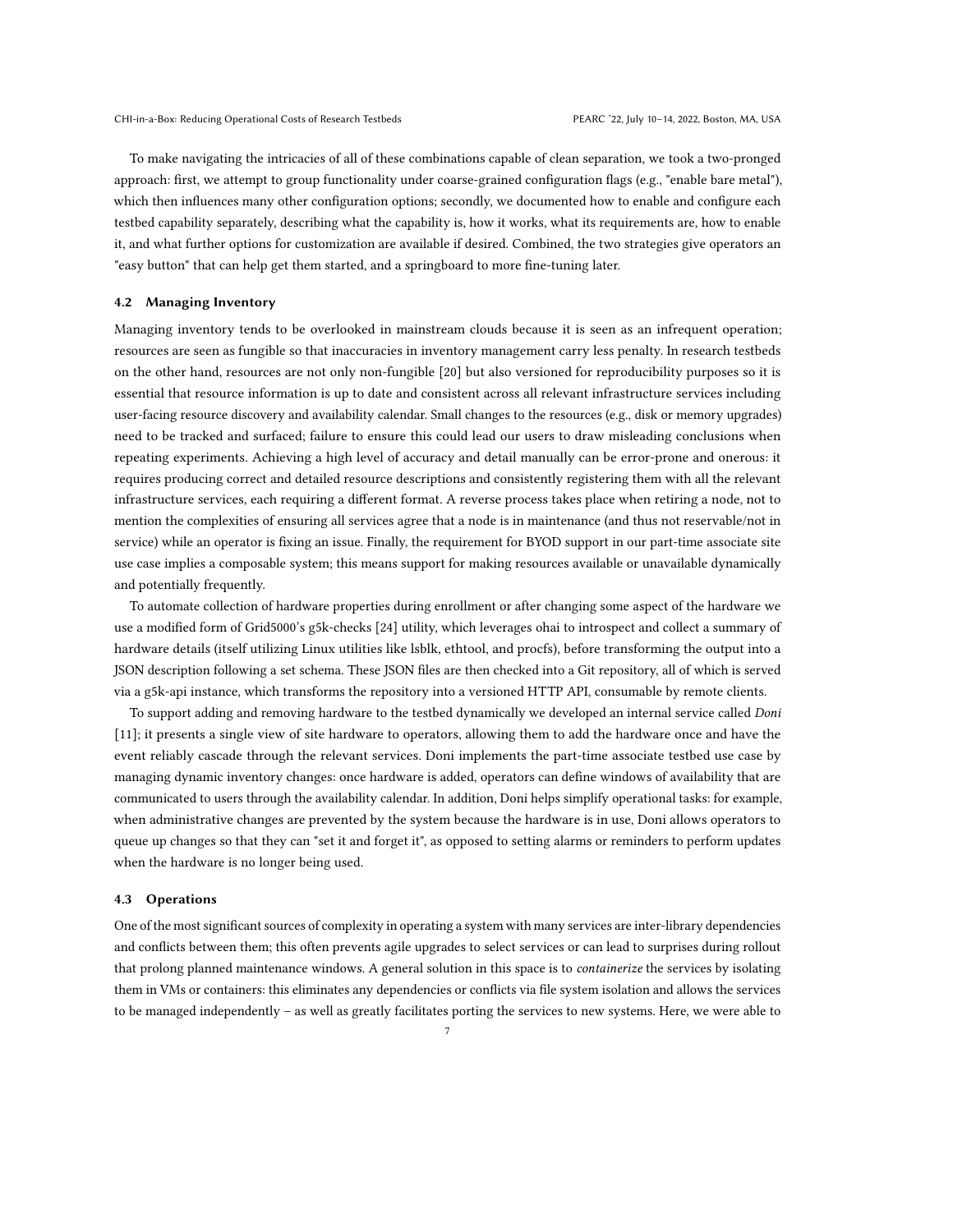leverage the benefits of a mainstream implementation base by building on Kolla, an OpenStack project that provides a set of Docker build recipes and tooling that makes it simpler to assemble and customize the container images for each of the numerous OpenStack services our project uses.

In addition, CHI-in-a-Box also leverages the related Kolla Ansible project that implements Ansible automation around installation, reconfiguration, and upgrades of an OpenStack-based deployment and additionally makes implicit dependencies between service configurations more explicit. For example, if an additional networking service should be deployed when the bare metal reconfiguration service is enabled, this relationship is modeled in code; all the site operator needs to specify is whether to enable the capability and all required services are deployed and configured accordingly. Besides managing the OpenStack services, Kolla Ansible can also deploy helpful operations infrastructure such as centralized logging (all control nodes report logs for each service to a central searchable Elasticsearch index) and fine-grained monitoring (Prometheus) along with user-friendly visualization GUIs for each (Kibana, Grafana). CHI-in-a-Box inherits any functionality provided by the Kolla Ansible project (included in CHI).

#### 4.4 Monitoring, Detection, and Remediation

To further assist site operators, CHI-in-a-Box includes operational tools that assist with system monitoring, anomaly detection, and provide a variety of remediation routes. Specifically, we maintain a set of scripts called "hammers" [\[31\]](#page-11-19) that work by testing propositions about the state of testbed and issue a few sharp hits in the right places to bring things back into order. For example, a hammer might ensures that nodes no longer reserved by any user are returned to the freepool, i.e., set of nodes available for reservation (this involves multiple steps and can potentially be interrupted.) Hammers are typically run as periodic Cron jobs or systemd timers, but can also be run ad-hoc by operators as needed. As most systems, we maintain a set of "smoke tests" that exercise various typical user flows on the system; since they are typically run outside of the system, they are not packaged as part of CHI-in-a-Box, but are open source and can be independently deployed; we run them periodically against CHI@UC and CHI@TACC via a Jenkins executor.

In cases where automatic action is not sufficient or possible, we extended Prometheus monitoring, adding alerts on certain signal metrics, which can be configured to log to Slack along with a hyperlink to a runbook hosted on our documentation portal describing the problem in more detail, and giving ideas on how to diagnose further and fix the root cause. Because runbooks are also stored in our source code repository, we can accept outside contributions and update information as the packaging changes over time, allowing Chameleon site operators to contribute to the body of knowledge about system operations.

#### 4.5 End-User Services

In addition to the central services (Section [2\)](#page-2-0), we maintain a set of user artifacts including images, orchestration templates, and notebooks that can be used on any site. CHI supports a variety of disk formats (e.g., raw, qcow2, AWS AMI) and we publish a set of default images in qcow2 format (which can be used in either KVM or for bare metal provisioning) based on the latest two stable releases for the CentOS and Ubuntu Linux distributions, and additional derived images that add various types of tools and utilities. We use OpenStack's diskimagebuilder to generate each tree of images and store the build configuration for each in a separate VCS repository to track changes over time; additionally, we have automated the build process via Jenkins, which we can not only trigger manually when releasing changes, but also will automatically trigger new builds when a new distribution version is released upstream. Initially disk images are published to a central public location; CHI-in-a-Box includes an operator tool that can sync a local site's default images to this central repository, updating the local site's image registry accordingly. These measures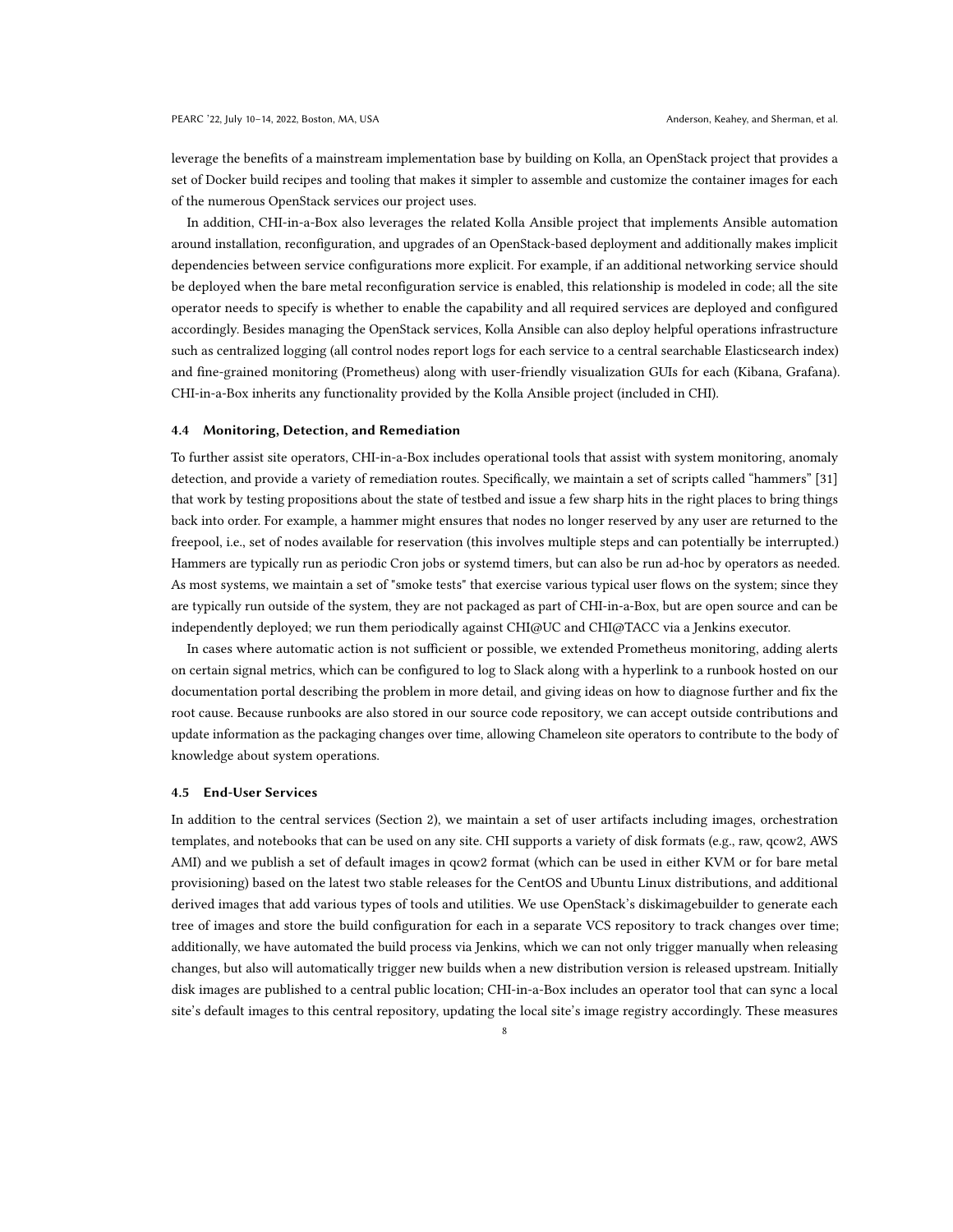ensure that we can provide and port a relatively large number of centrally-supported images to many sites, giving users a range of artifacts to choose from and lessening the temptation to use insecure images.

Orchestration templates and notebooks, which users can extend and customize, can be used in conjunction with disk images to express a complex experiment topology. We package notebooks together with supporting example data and scripts in Trovi [\[32\]](#page-11-11), the central Chameleon experiment saving/sharing repository. Both orchestration templates and notebooks can be ported across CHI sites, but each may need small updates to reflect the different hardware options available at a target site. Lastly, we provide centralized user support via a virtual helpdesk, with user support responsibilities shared between UC and TACC, and leveraged by all Chameleon associate sites.

## 5 CASE STUDIES

We describe below insights from CHI-in-a-Box deployments at two Associate Sites and one Independent Site.

### 5.1 Associate Site: NCAR

The National Center for Atmospheric Research (NCAR) is an NSF funded research center for university climate scientists from across the United States; our Computational and Information Systems Lab (CISL) maintains supercomputing resources to support this research and is home to the Cheyenne supercomputer, a 5.3PF HPE/SGI ICE cluster which provides the majority of computational power utilized by our community. As part of the procurement process at NCAR, we evaluated the ARM ThunderX2 processors as possible candidates for our next computational system, after which we wanted to make them available to other researchers for experimentation and we felt Chameleon provided a good avenue to do that. One of CISL's senior systems engineers, having many years of experience with various cluster managing software but no direct experience with OpenStack, performed the installation.

Chameleon staff were required to make a few adaptations to CHI-in-a-Box due to our site-specific network configuration and the unique hardware, including flat network support to accommodate our use of the side-band interface for BMC connectivity and expanding support to include ARM64 architectures and UEFI boot modes on the bare metal nodes. Two hardware issues had to be resolved by modifying the default configuration: secure erase was disabled, as the disks erroneously reported support for this feature, but would lock up during deployment; and power state monitoring was disabled, as the BMCs frequently reported transient error states. Both of these are likely due to the developmental and cutting-edge nature of these machines. Overall, Chameleon was no more difficult to install or configure than any other method used to setup these nodes before. The main difficulty came from the uniqueness of the hardware and the differences between the network configuration of the machines and what Chameleon expected. We plan for the ARM cluster to eventually be operated by student workers. It would be an excellent opportunity for a junior systems engineer to gain experience with the technologies used by Chameleon and learn how to support a semi-production environment.

#### 5.2 Associate Site: EVL

The Electronic Visualization Laboratory (EVL) at the University of Illinois Chicago (UIC) is an interdisciplinary research laboratory in the Computer Science department that specializes in visual data science and advanced cyberinfrastructure. EVL configured a CHI-in-a-Box bare metal site using Chameleon's phase 1 hardware (22 Haswell nodes) donated as part of the Chameleon legacy program; the deployment supports a full complement of bare metal features with the exception of stitching and BYOC (due to logistical complexity of configuring layer 2 connectivity via campus networking). CHI@EVL was deployed by an undergraduate student who has experience working on several EVL compute clusters, and most recently deployed EVL's NSF-funded COMPaaS system [\[7,](#page-11-20) [23\]](#page-11-21), a 24-node Composable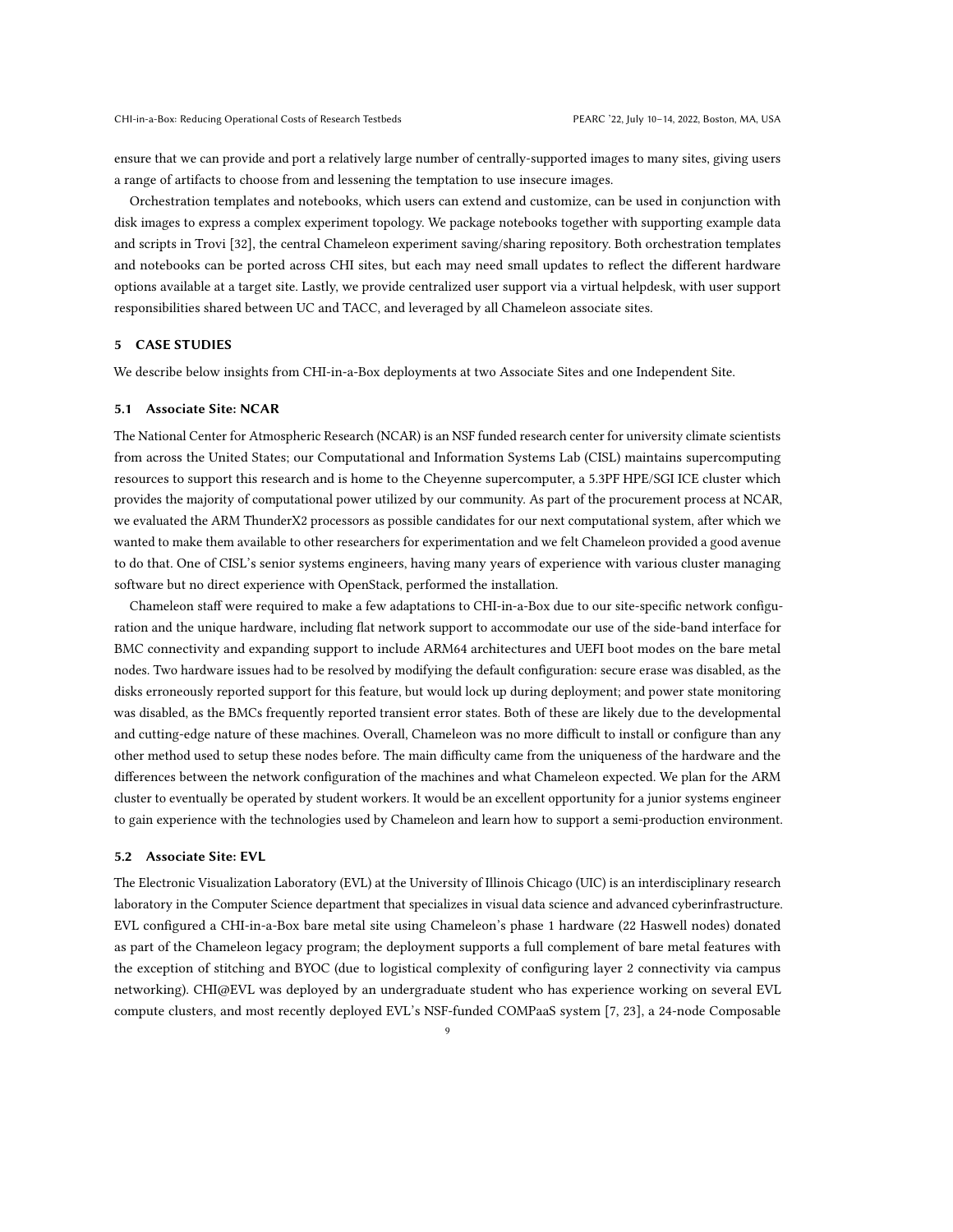Infrastructure using Kubernetes and Metal as a Service (MaaS) provisioning service. The team's OpenStack experience was limited to understanding the fundamental vocabulary of the platform.

In installation, we encountered problems with an incompatible default setting (confounded by insufficient error propagation in OpenStack) and the inherent complexity of multi-tenant bare metal networking. At the same time, the CHI-in-a-Box network is significantly simpler to understand when compared to our experience with Kubernetes, which creates many more virtual interfaces and opaque networks. More meaningful error messages and expanded documentation, including a operations verification checklist, will help mitigate this type of issue going forward. In addition, device removal and re-enrollment exposed a propagation bug in the Doni service. Chameleon's team helped debug and fix this issue, but this particular experience was less seamless than Kubernetes, which can adapt to most changes in cluster state without manual intervention. All in all, we found the deployment of CHI-in-a-Box seamless and impressive in its scope, providing overall a more robust cluster infrastructure system than our experience with Kubernetes and MaaS. Based on our experience, we believe that once the above-mentioned issues are resolved, the deployment process will be faster and more hands-free when compared to other "shrink wrapped" infrastructures.

#### 5.3 Independent Site: ARA

As a part of the NSF Platforms for Advanced Wireless Research (PAWR) program, ARA [\[17\]](#page-11-22) is a wireless testbed being deployed in central Iowa to support research, education, and innovation in advanced wireless and applications in domains such as precision agriculture and rural education. ARA decided to adopt CHI-in-a-Box as a baseline testbed implementation because it already has mature support for edge-to-cloud provisioning of compute, storage, and network fabrics, and provides end-to-end experiment control and user services. Further, since CHI-in-a-Box is based on a mainstream open-source platform, we could extend its resource management capabilities to support management of wireless resources (e.g., SDRs with related attributes such as frequency, transmission power, and gain), wireless BYOD, wireless virtualization, and experiment monitoring and interference control. The deployment was performed by a first-year Ph.D. student with extensive networking background but no prior experience with OpenStack.

During deployment, the ARA team encountered issues due to hardware and configuration differences; in particular, differences in networking hardware required modification of Neutron plugins and drivers, and the configuration of interface bridges required different handling. These are hard to address for operators with no prior OpenStack experience and required support and collaboration from the Chameleon team. We contributed comments that resulted in general improvements to the documentation and inclusion of a baseline deployment diagram that will make this easier going forward. An important finding was that CHI does not provide all the capabilities our testbed requires, in particular support for wireless experiments and greater flexibility in management of network resources. It represents a good starting point – that we plan to extend to integrate field-deployed wireless resources with edge and cloud resources – and contribute these features back to CHI-in-a-Box.

## 6 RELATED WORK

Some research testbeds such as GENI [\[6\]](#page-10-5) and ORBIT [\[16\]](#page-11-23) have provided packaging of their infrastructure though it was generally targeted to a fixed hardware configuration, usually shipped to each new site. Emulab/CloudLab [\[13,](#page-11-24) [34\]](#page-11-25) packaging is the closest to our approach, but to our knowledge does not abstract site configuration from packaging, or employ containerization or BYOD techniques described here. Further, as an in-house implementation it does not leverage the advantages that mainstream implementation brings (e.g., we were able to add the UEFI image implementation required by NCAR very quickly because of existing OpenStack implementation).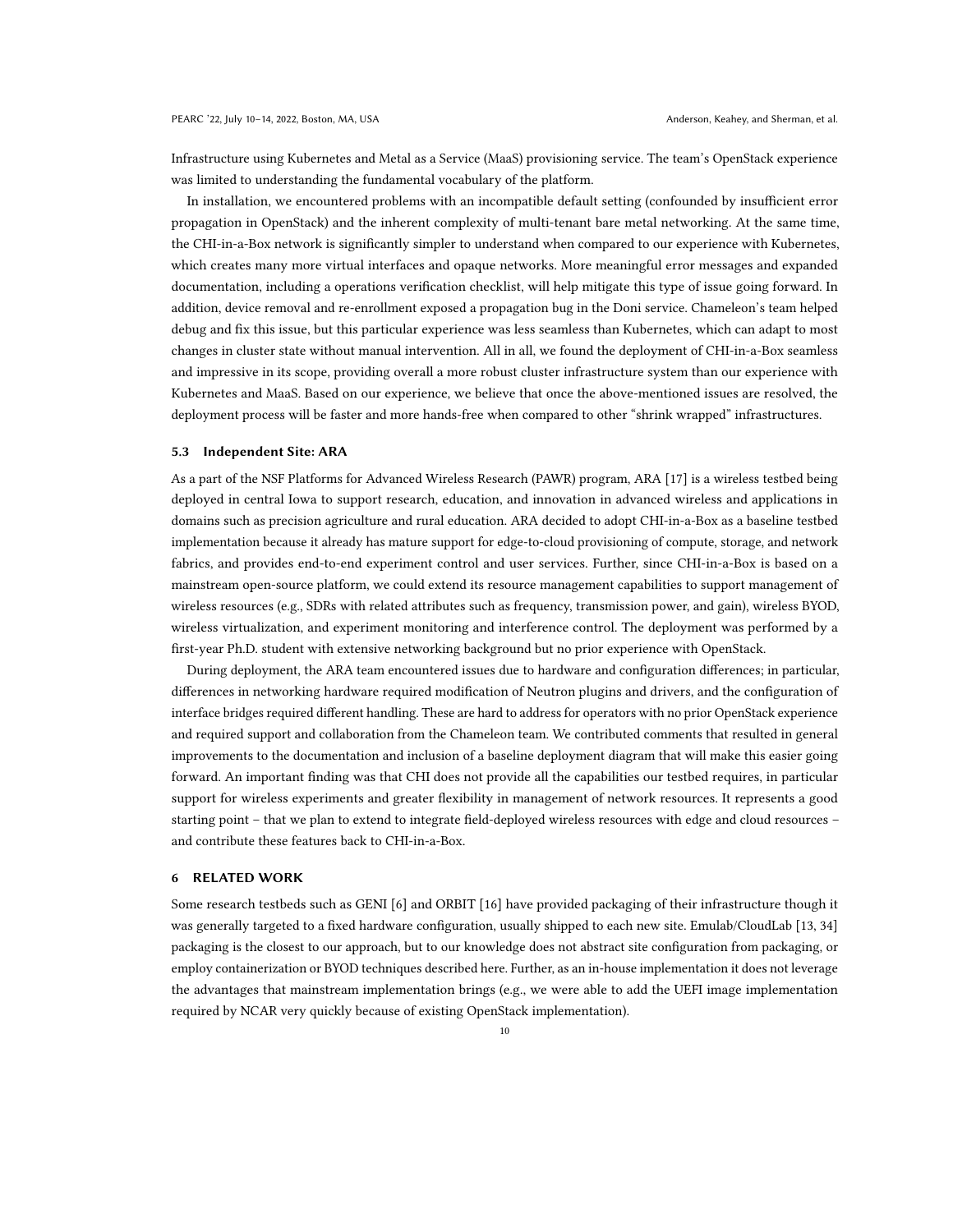Research clouds such as Jetstream [\[29\]](#page-11-26) and the Massachusetts Open Cloud [\[25\]](#page-11-27) operate OpenStack clouds with some features for science but do not develop their own packaging. StackHPC provides a commercial OpenStack distribution focused on research [\[28\]](#page-11-28) but it targets mainly virtualized clouds operated for domain sciences rather than bare metal reconfigurable experimental computer science systems testbed that is our focus. Finally, there are multiple OpenStack projects that support or facilitate various aspects of packaging like the Kolla-Ansible projects described earlier; we leverage them in our packaging as appropriate.

### 7 CONCLUSIONS

When building distributed research infrastructure on top of a mainstream system it is tempting to use a public distribution and have each site apply the relevant adaptations. We found that where there is a high level of researchspecific customization creating an internal distribution (CHI-in-a-Box) results in significantly lesser cost of testbed operation. In this paper we explain why, and share the strategies of hub and spoke management, containerization, and BYOD inventory management that make our approach feasible. We also show how the use of mainstream infrastructure lowers the cost of not only building and using research infrastructure but also *operating* it through support for containerization, image management tools, or access to a broad range of capabilities against future needs.

The three presented use cases illustrate different motivations and deployment scenarios for this type of research infrastructure and provide an evaluation of our approach. Working with them, we revisit many of issues contributing to complexity and therefore the cost of operating research testbeds: the need to adapt the system to new hardware, mapping to a variety of site configurations, and demand for mature and refined tooling. Despite those challenges however in all cases institutions were able to provide a new research capability quickly, with relatively little effort, and given little previous experience with similar systems. Most importantly, in all cases, the contributions inherent in a new installation became part of common development further helping to mitigate the cost of research infrastructure.

## ACKNOWLEDGMENTS

Results presented in this paper were obtained using the Chameleon testbed supported by the National Science Foundation. This material is based upon work supported by the U.S. Department of Energy, Office of Science, under contract number DE-AC02-06CH11357 as well as by the NSF award 2130889 and NIFA award 2021-67021-33775.

#### REFERENCES

- <span id="page-10-2"></span>[1] Jason Anderson and Kate Keahey. 2019. A Case for Integrating Experimental Containers with Notebooks. In 2019 IEEE International Conference on Cloud Computing Technology and Science (CloudCom). IEEE, Sydney, NSW, Australia, 151–158.<https://doi.org/10.1109/CloudCom.2019.00032>
- <span id="page-10-3"></span>[2] Jason Anderson and Kate Keahey. 2022. Migrating towards Single Sign-On and Federated Identity. In Proceedings of the Practice and Experience in Advanced Research Computing (Boston, MA, USA) (PEARC '22). Association for Computing Machinery.
- <span id="page-10-1"></span>[3] Ilya Baldin, Anita Nikolich, James Griffioen, Indermohan Inder S. Monga, Kuang Ching Wang, Tom Lehman, Paul Ruth, and Ewa Deelman. 2019. FABRIC: A National-Scale Programmable Experimental Network Infrastructure. IEEE Internet Computing 23 (2019), 38–47. Issue 6. <https://doi.org/10.1109/MIC.2019.2958545>
- <span id="page-10-0"></span>[4] Ilia Baldine, Yufeng Xin, Anirban Mandal, Paul Ruth, Chris Heerman, and Jeff Chase. 2012. ExoGENI: A multi-domain infrastructure-as-a-service testbed. Lecture Notes of the Institute for Computer Sciences, Social-Informatics and Telecommunications Engineering 44 LNICST (2012), 97–113. [https://doi.org/10.1007/978-3-642-35576-9\\_12](https://doi.org/10.1007/978-3-642-35576-9_12)
- <span id="page-10-4"></span>[5] Daniel Balouek, Alexandra Carpen Amarie, Ghislain Charrier, Frédéric Desprez, Emmanuel Jeannot, Emmanuel Jeanvoine, Adrien Lèbre, David Margery, Nicolas Niclausse, Lucas Nussbaum, Olivier Richard, Christian Perez, Flavien Quesnel, Cyril Rohr, and Luc Sarzyniec. 2012. Adding Virtualization Capabilities to the Grid'5000 Testbed. Communications in Computer and Information Science 367 CCIS (2012), 3–20. [https://doi.org/10.](https://doi.org/10.1007/978-3-319-04519-1_1) [1007/978-3-319-04519-1\\_1](https://doi.org/10.1007/978-3-319-04519-1_1)
- <span id="page-10-5"></span>[6] Mark Berman, Jeffrey S. Chase, Lawrence Landweber, Akihiro Nakao, Max Ott, Dipankar Raychaudhuri, Robert Ricci, and Ivan Seskar. 2014. GENI: A federated testbed for innovative network experiments. Computer Networks 61 (3 2014), 5–23.<https://doi.org/10.1016/J.BJP.2013.12.037>